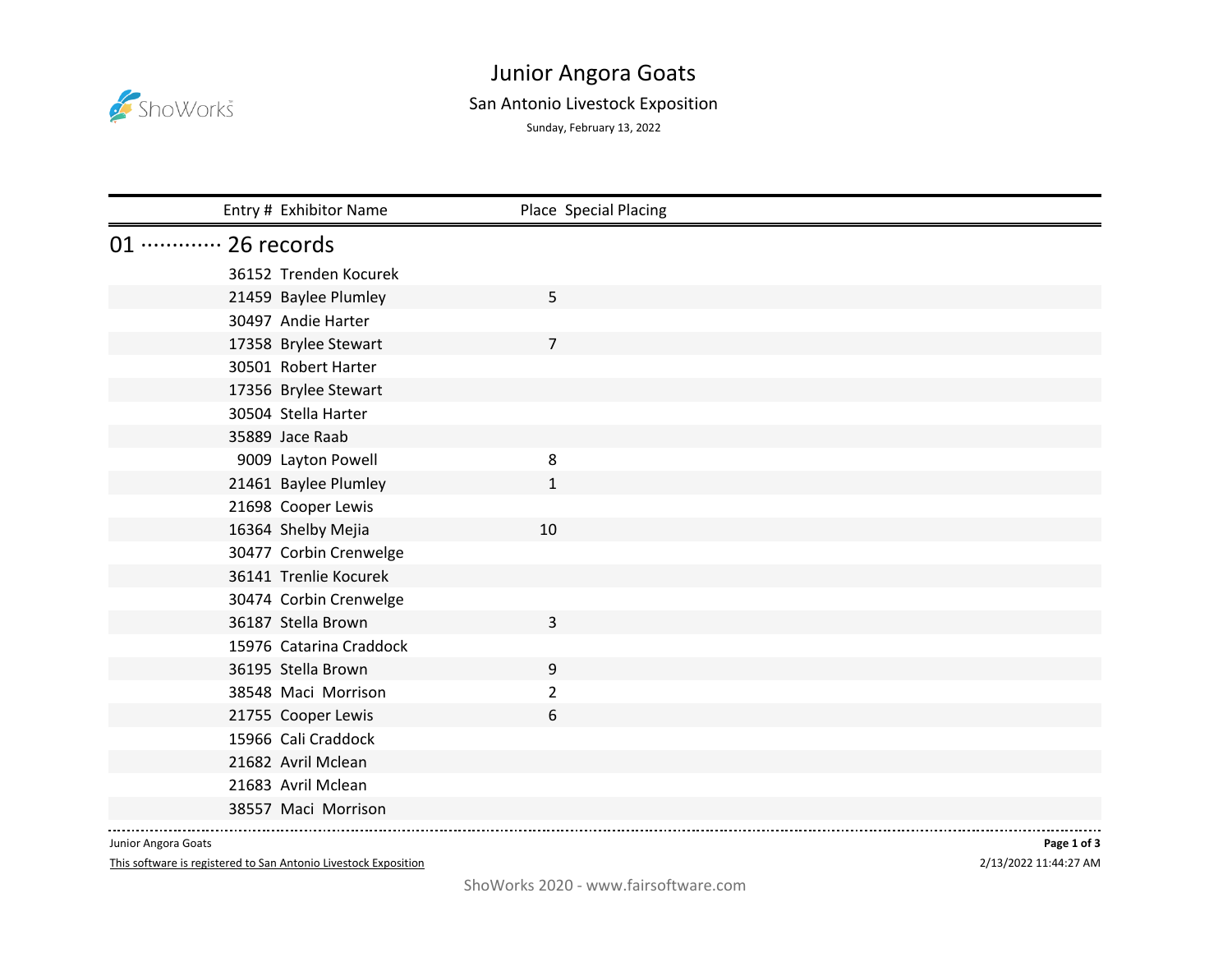| Entry # Exhibitor Name      | Place Special Placing |  |
|-----------------------------|-----------------------|--|
| 01 ············· 26 records |                       |  |
| 9011 Layton Powell          |                       |  |
| 16362 Shelby Mejia          | 4                     |  |
|                             |                       |  |
| 02 ············· 22 records |                       |  |
| 17306 Pake Sanders          |                       |  |
| 21462 Baylee Plumley        |                       |  |
| 21460 Baylee Plumley        | 5                     |  |
| 17330 Brylee Stewart        |                       |  |
| 16360 Shelby Mejia          | $\mathbf{1}$          |  |
| 16357 Shelby Mejia          | 3                     |  |
| 15974 Catarina Craddock     |                       |  |
| 15961 Cali Craddock         |                       |  |
| 9012 Layton Powell          |                       |  |
| 17341 Brylee Stewart        |                       |  |
| 35899 Jace Raab             |                       |  |
| 38555 Maci Morrison         | 4                     |  |
| 38554 Maci Morrison         |                       |  |
| 36190 Stella Brown          |                       |  |
| 36154 Trenden Kocurek       |                       |  |
| 36140 Trenlie Kocurek       |                       |  |
| 21750 Cooper Lewis          | $\overline{2}$        |  |
| 35895 Jace Raab             |                       |  |
| 30503 Stella Harter         |                       |  |
| 21753 Cooper Lewis          |                       |  |
| 30478 Corbin Crenwelge      |                       |  |
| 30475 Corbin Crenwelge      |                       |  |

## 03 ············· 20 records

 $- - - - - - - - - -$ 

This software is registered to San Antonio Livestock Exposition Junior Angora Goats

-----

----------------------------------